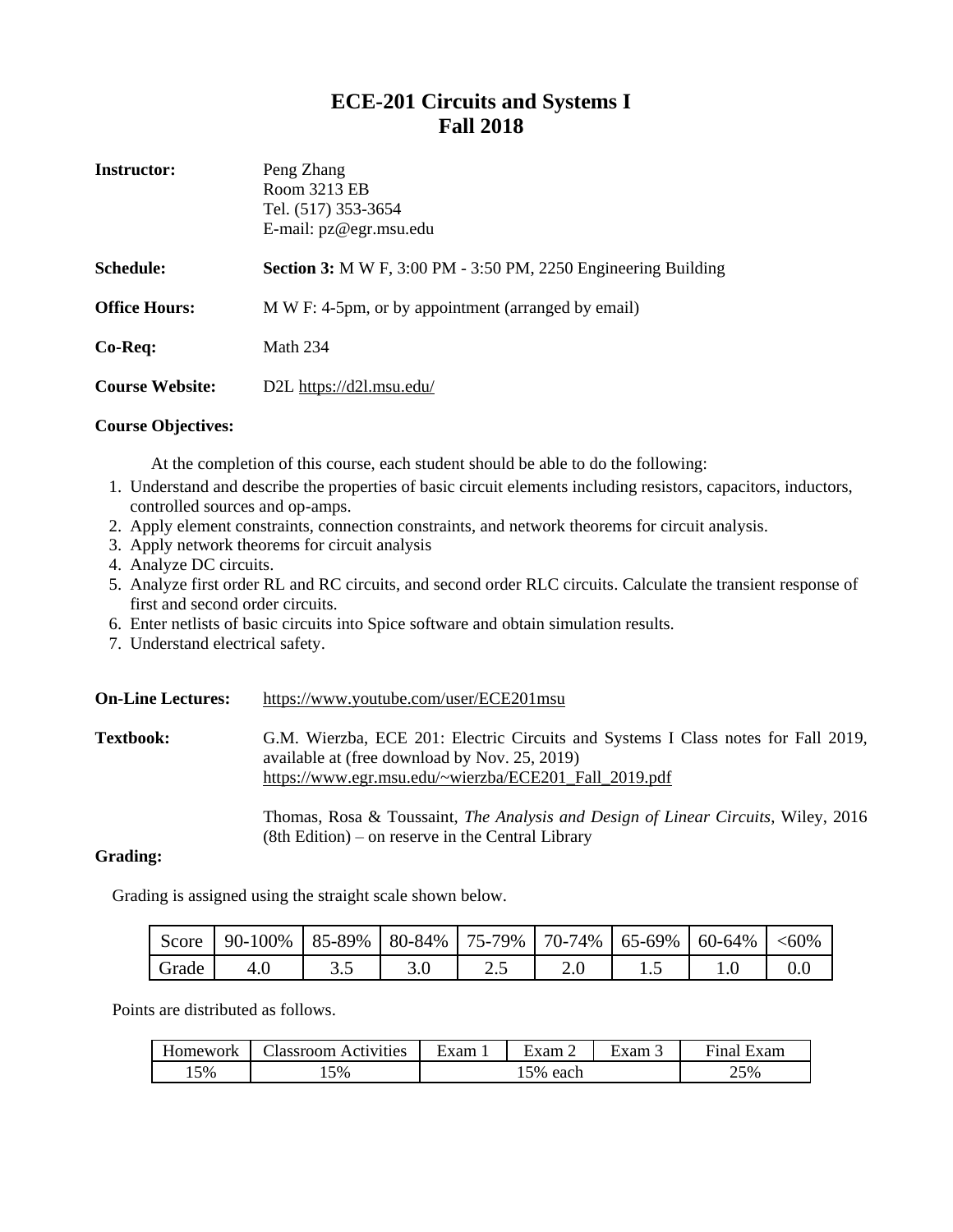| <b>Attendance Policy:</b> | Classroom attendance is expected. Classroom activities will be graded. It is the student's<br>responsibility to obtain notes for any missed classes.                                                                                                                                                                                                                                                                                        |
|---------------------------|---------------------------------------------------------------------------------------------------------------------------------------------------------------------------------------------------------------------------------------------------------------------------------------------------------------------------------------------------------------------------------------------------------------------------------------------|
| <b>Homework Policy:</b>   | Homework will be due one week after it is assigned. Homework is due at the start of<br>class. Points will be deducted for late homework as follows:<br>Homework received 15 minutes after the start of class $\Rightarrow$ 10 points deducted<br>Homework received after the end of class $\Rightarrow$ 30 points deducted<br>Homework received one hour or more after class $\Rightarrow$ homework not accepted<br>(score of zero entered) |
|                           | Homework is to be done on $8.5" \times 11"$ paper using only one side. It must be stapled.<br>You are expected to work independently. Identical assignments are not acceptable and<br>will all receive a grade of <b>zero</b> .                                                                                                                                                                                                             |
|                           | You must obtain a passing grade in Homework to pass the course.                                                                                                                                                                                                                                                                                                                                                                             |
| <b>Exam Policy:</b>       | There are NO MAKEUP EXAMS.                                                                                                                                                                                                                                                                                                                                                                                                                  |
|                           | You must obtain a passing grade in Final Exam to pass the course.                                                                                                                                                                                                                                                                                                                                                                           |
|                           | Students who do not take the final exam will receive a score of 0.0 in the class.<br>Students who request a rescheduled ECE 201 Final Exam based on the MSU "3-<br>exam in 1 day policy" must request rescheduling by sending an email to the<br>instructor. The request must be made prior to the last regularly scheduled class day                                                                                                       |

having concurrent exams, and consistency of the final exam schedules as listed at: <https://reg.msu.edu/ROInfo/Calendar/FinalExam.aspx>

**Calculators for Exams:** Unless stated otherwise, bring a calculator to the exams. You may use any scientific or graphing calculator, unless it has features described on the "Prohibited" list.

Prohibited:

- Pocket organizers;
- Handheld or laptop computers;
- Electronic writing pads or pen-input devices;
- Calculators built into cell phones or other electronic communication devices;

and approval of the request is based on confirmation of enrollment in the classes

 Calculators with a typewriter keyboard (keys in QWERTY format). Calculators with letter keys not in QWERTY format are permitted.

### **Exam Schedule:** The 50-minute exams are held in the classroom during the regularly scheduled class time. Exams are closed book and notes. There are NO formula sheets, NO crib sheets for the exams. The exam dates are (Tentative for Exams 1-3. Changes will be informed two weeks before the exams if any):

Exam 1: Wednesday, September 25, 2019 Exam 2: Monday, October 21, 2019 Exam 3: Monday, November 18, 2019 Final Exam: The Final Exam will be in the classroom and will be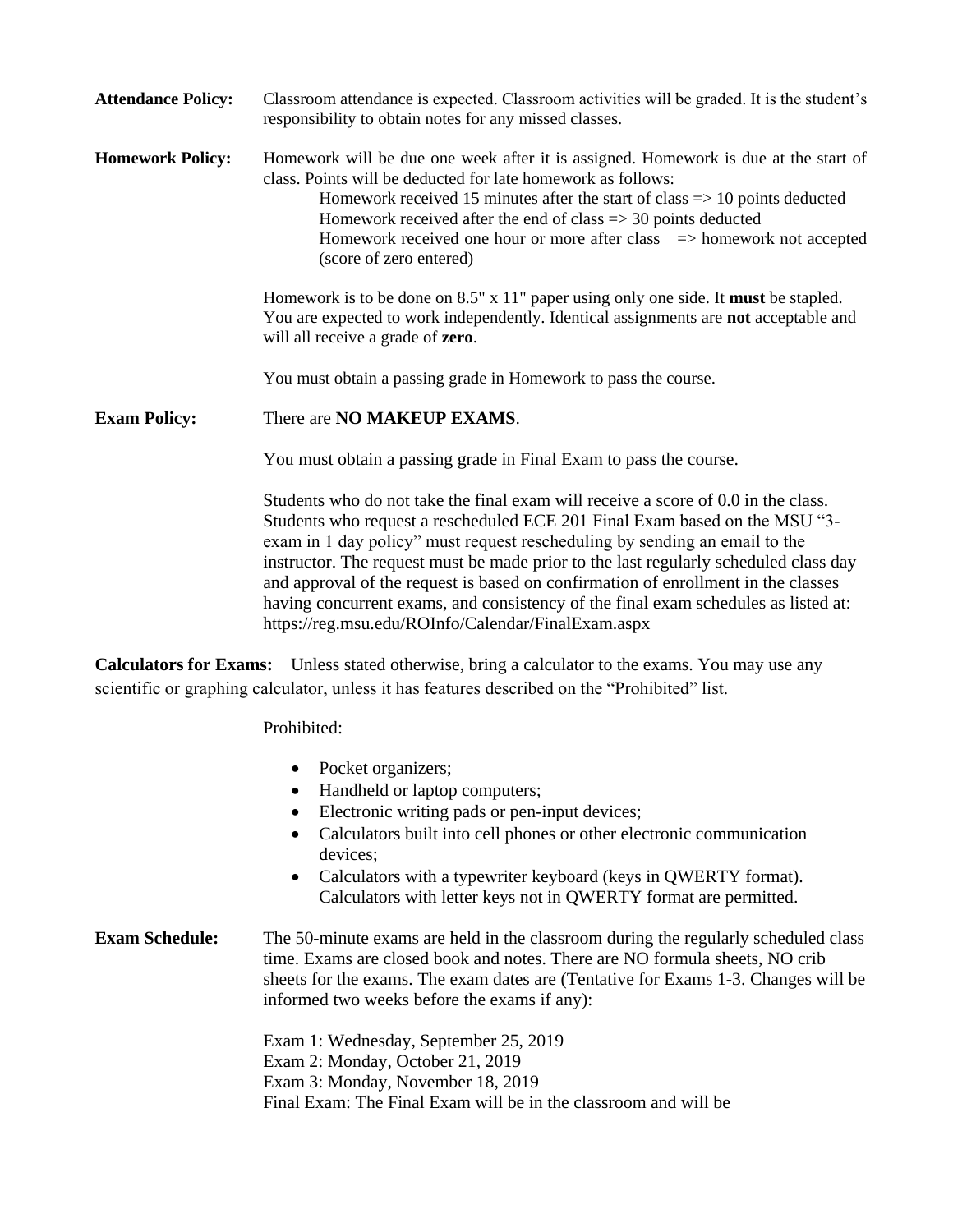comprehensive (chapters  $1 - 7$ ). Monday, Dec 9 2019 3:00pm - 5:00pm in 2250 EB

| <b>Help Room:</b>       | TBD                                                                               |
|-------------------------|-----------------------------------------------------------------------------------|
| <b>Graders:</b>         | Firas Kaafarani, kaafara3@msu.edu                                                 |
| <b>Important Dates:</b> | <b>MSU</b> Academic Calendar<br>https://reg.msu.edu/roinfo/calendar/academic.aspx |

**Spartan Code of Honor Academic Pledge:** "As a Spartan, I will strive to uphold values of the highest ethical standard. I will practice honesty in my work, foster honesty in my peers, and take pride in knowing that honor is worth more than grades. I will carry these values beyond my time as a student at Michigan State University, continuing the endeavor to build personal integrity in all that I do."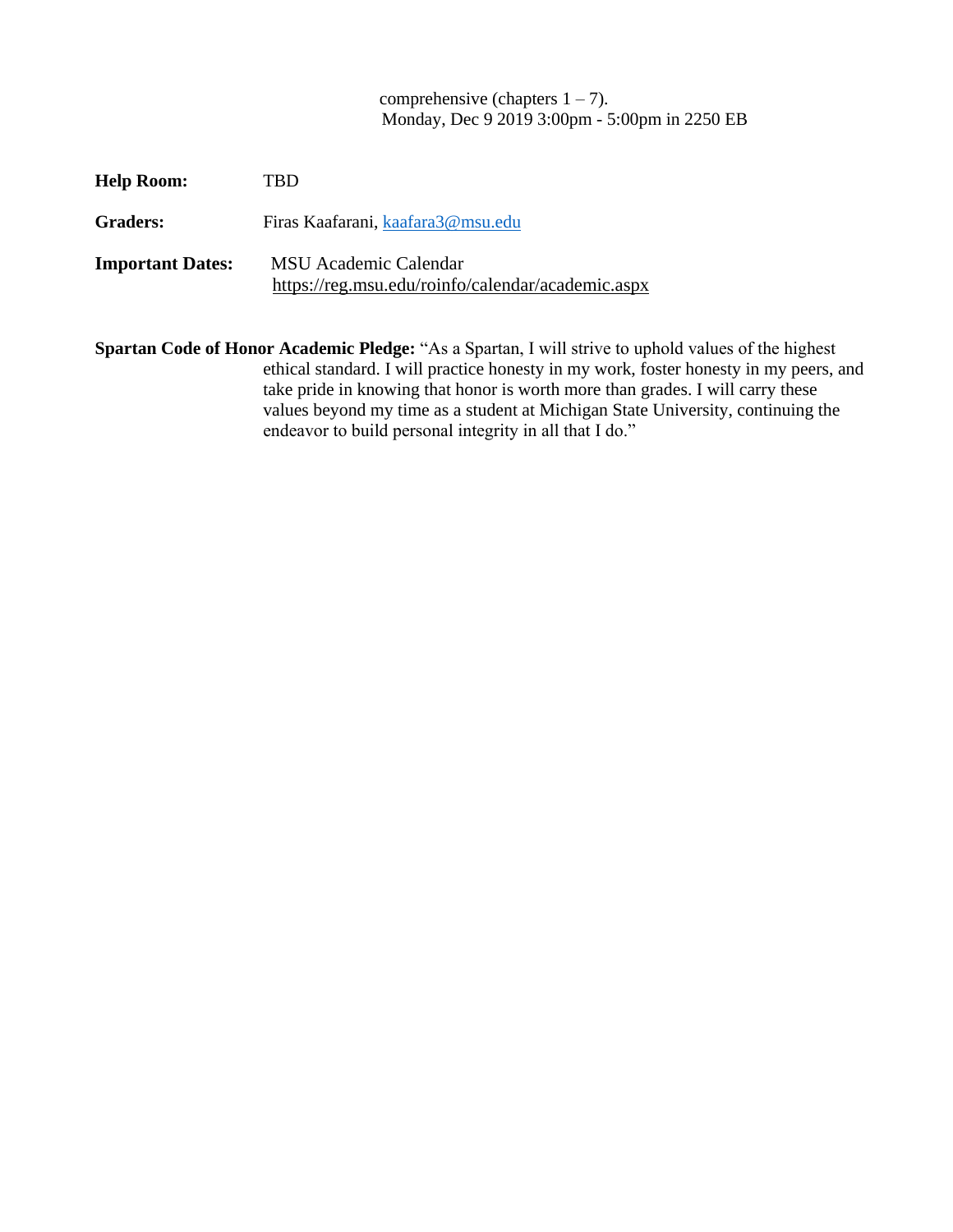# **Detailed Topics**

| Chapter 1: | Introduction                                                                                               |
|------------|------------------------------------------------------------------------------------------------------------|
| 1.1        | <b>About This Book</b>                                                                                     |
| 1.2        | Symbols and Units                                                                                          |
|            | Prefixes, Engineering Notation                                                                             |
| 1.3        | <b>Circuit Variables</b>                                                                                   |
|            | Current, Voltage, Power, Passive Sign Convention, Ground,<br>Conservation of Energy, Conservation of Power |
| Chapter 2: | <b>Basic Circuit Analysis</b>                                                                              |
| 2.1        | <b>Element Constraints</b>                                                                                 |
|            | Electrical Network, Circuit, Resistance, Ohm's Law, V-I Characteristics,                                   |
|            | Conductance, Power, Resistor, Color Code, Precision Resistors, Ratings,                                    |
|            | Open and Short Circuits, Switches, Independent Voltage Sources,                                            |
|            | <b>Independent Current Sources</b>                                                                         |
| 2.2        | <b>Connection Constraints</b>                                                                              |
| 2.3        | Kirchhoff's Current Law, Kirchhoff's Voltage Law<br><b>Combined Constraints</b>                            |
|            | <b>Assigning Reference Marks</b>                                                                           |
| 2.4        | <b>Equivalent Circuits</b>                                                                                 |
|            | Series Resistance, Parallel Resistance, Special Cases, Approximations,                                     |
|            | Equivalent Voltage Sources, Equivalent Current Sources, Source                                             |
|            | Transformations, Delta-to-Wye and Wye-to-Delta Transformations,                                            |
|            | <b>Redundant Elements</b>                                                                                  |
| 2.5        | Voltage and Current Division                                                                               |
|            | Voltage Divider Rule, Special Cases, Potentiometers, Current Divider                                       |
|            | Rule, Special Cases, Meter Movements, Wheatstone Bridge                                                    |
| Chapter 3: | <b>Circuit Analysis Techniques</b>                                                                         |
| 3.1        | Node-Voltage Analysis                                                                                      |
|            | Element Inspection Rule, Writing Node Equations by Inspection,                                             |
|            | Cramer's Rule, Evaluating Determinants, Node Analysis with Voltage                                         |
|            | Sources, Supernode                                                                                         |
| 3.2        | <b>Mesh-Current Analysis</b>                                                                               |
|            | Element Inspection Rule, Writing Mesh Equations by Inspection, Mesh                                        |
| 3.3        | Analysis with Current Sources, Supermesh<br><b>Linearity Properties</b>                                    |
|            | Superposition Principle, Proportionality Property, Transfer Function,                                      |
|            | Unit Output Method                                                                                         |
| 3.4        | Thevenin and Norton Equivalent Circuits                                                                    |
|            | Thevenin's Theorem, Norton's Theorem, Relationships                                                        |
| 3.5        | Maximum Signal Transfer                                                                                    |
|            | Second Derivative Test, Maximum Power Transfer Theorem, Maximum                                            |
|            | Efficiency Theorem, Computer-Aided Circuit Analysis                                                        |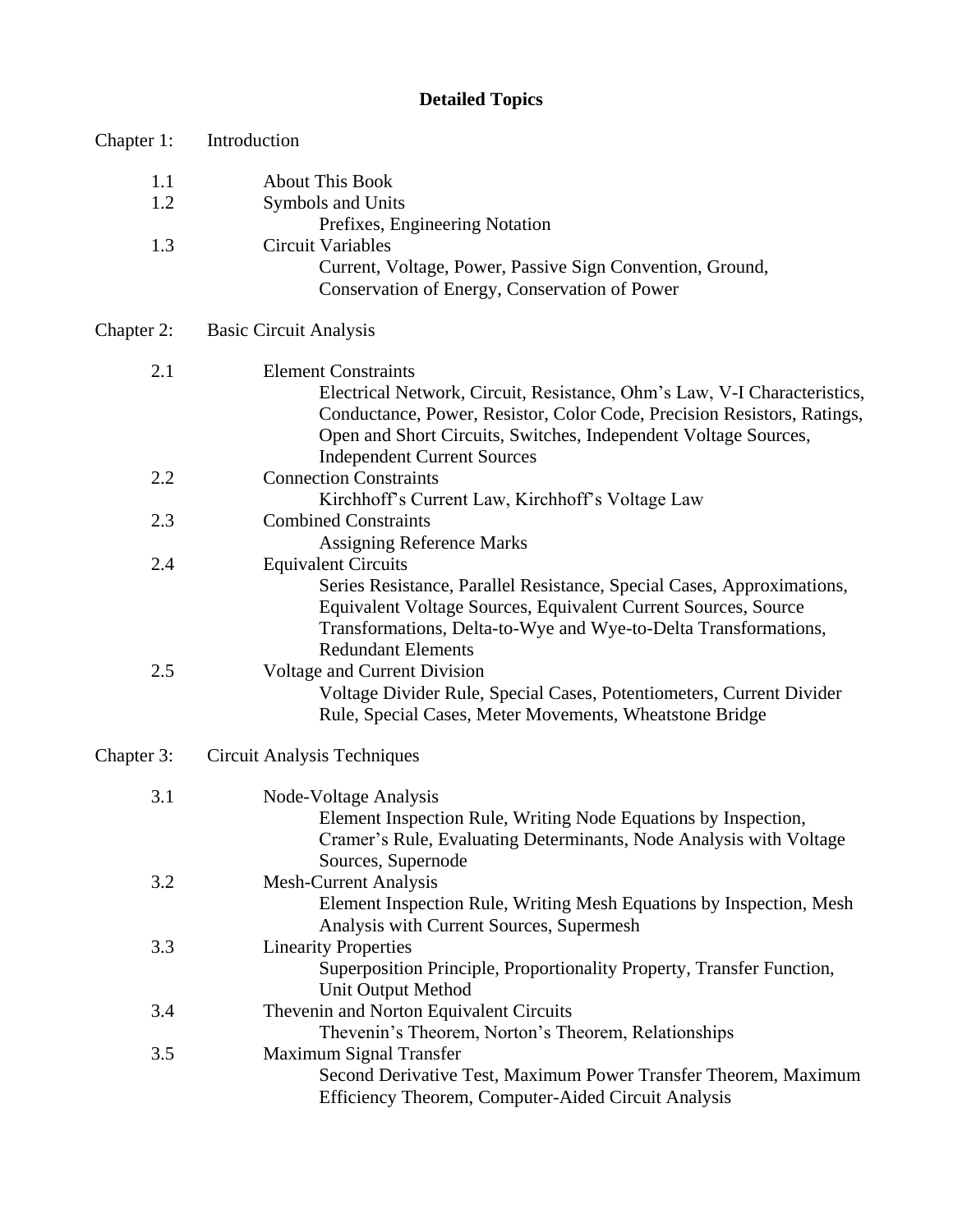| 2.7        | <b>Computer-Aided Circuit Analysis</b><br>SPICE, MATLAB                                                                                                                                                                                                                                                                 |
|------------|-------------------------------------------------------------------------------------------------------------------------------------------------------------------------------------------------------------------------------------------------------------------------------------------------------------------------|
| Chapter 4: | <b>Active Circuits</b>                                                                                                                                                                                                                                                                                                  |
| 4.1        | <b>Linear Dependent Sources</b>                                                                                                                                                                                                                                                                                         |
|            | Voltage Controlled Sources, Current Controlled Sources, SPICE Models                                                                                                                                                                                                                                                    |
| 4.2        | Analysis of Circuits with Dependent Sources                                                                                                                                                                                                                                                                             |
|            | Node-Voltage Analysis, Mesh-Current Analysis, Thevenin and Norton                                                                                                                                                                                                                                                       |
|            | <b>Equivalent Circuits</b>                                                                                                                                                                                                                                                                                              |
| 4.4        | The Operational Amplifier                                                                                                                                                                                                                                                                                               |
|            | Notation, Ideal and Commercial Op-Amps, Non-inverting Amplifier,<br>Zero Volt - Zero Current Property, Modeling a Non-inverting Amplifier,<br>Limitations Due to the Power Supply, Voltage Follower, Inverting<br>Amplifier and Model, Differential Amplifier and Model, Op-Amp<br>Circuit Analysis, Bridge-T Amplifier |
| Chapter 6: | Capacitance and Inductance                                                                                                                                                                                                                                                                                              |
| 6.1        | The Capacitor                                                                                                                                                                                                                                                                                                           |
|            | V-I Relationship of Capacitance, Plotting Power and Energy with                                                                                                                                                                                                                                                         |
|            | SPICE, Capacitor, Modeling a Capacitor with Ideal Elements                                                                                                                                                                                                                                                              |
| 6.2        | The Inductor                                                                                                                                                                                                                                                                                                            |
|            | V-I Relationship of Inductance, Plotting Power and Energy with SPICE,                                                                                                                                                                                                                                                   |
|            | Inductor, Modeling an Inductor with Ideal Elements                                                                                                                                                                                                                                                                      |
| 6.4        | <b>Equivalent Capacitance and Inductance</b>                                                                                                                                                                                                                                                                            |
|            | Series and Parallel Combinations of Capacitance, Series and Parallel<br><b>Combinations of Inductance</b>                                                                                                                                                                                                               |
| Chapter 7: | First- and Second-Order Circuits                                                                                                                                                                                                                                                                                        |
| 7.2        | <b>First-Order Circuit</b>                                                                                                                                                                                                                                                                                              |
|            | Step Response Step Response of an RC Circuit, Algorithm for any One                                                                                                                                                                                                                                                     |
|            | Capacitance Circuit, Time Constant, Interpretation of the Time Constant,                                                                                                                                                                                                                                                |
|            | Step Response of an RL Circuit, Algorithm for any One Inductance                                                                                                                                                                                                                                                        |
|            | Circuit, Time Constant, Sequential Switching, Algorithm for Sequential                                                                                                                                                                                                                                                  |
|            | Switching, PSpice Simulation with Switches                                                                                                                                                                                                                                                                              |
| 7.4        | First-Order Circuit Sinusoidal Response                                                                                                                                                                                                                                                                                 |
|            | Natural and Forced Response, RC Circuits<br>The Series RLC Circuit                                                                                                                                                                                                                                                      |
| 7.5        | Natural Response, Characteristic Equation, Overdamped, Critically                                                                                                                                                                                                                                                       |
|            | Damped and Underdamped Response, SPICE                                                                                                                                                                                                                                                                                  |
| 7.6        | The Parallel RLC Circuit                                                                                                                                                                                                                                                                                                |
|            | Natural Response, Characteristic Equation, Overdamped, Critically                                                                                                                                                                                                                                                       |
|            | Damped and Underdamped Response, SPICE                                                                                                                                                                                                                                                                                  |
| 7.7        | Second-Order Circuit Step Response                                                                                                                                                                                                                                                                                      |
|            | Complete Response of a Series RLC Circuit with a Step Input, SPICE                                                                                                                                                                                                                                                      |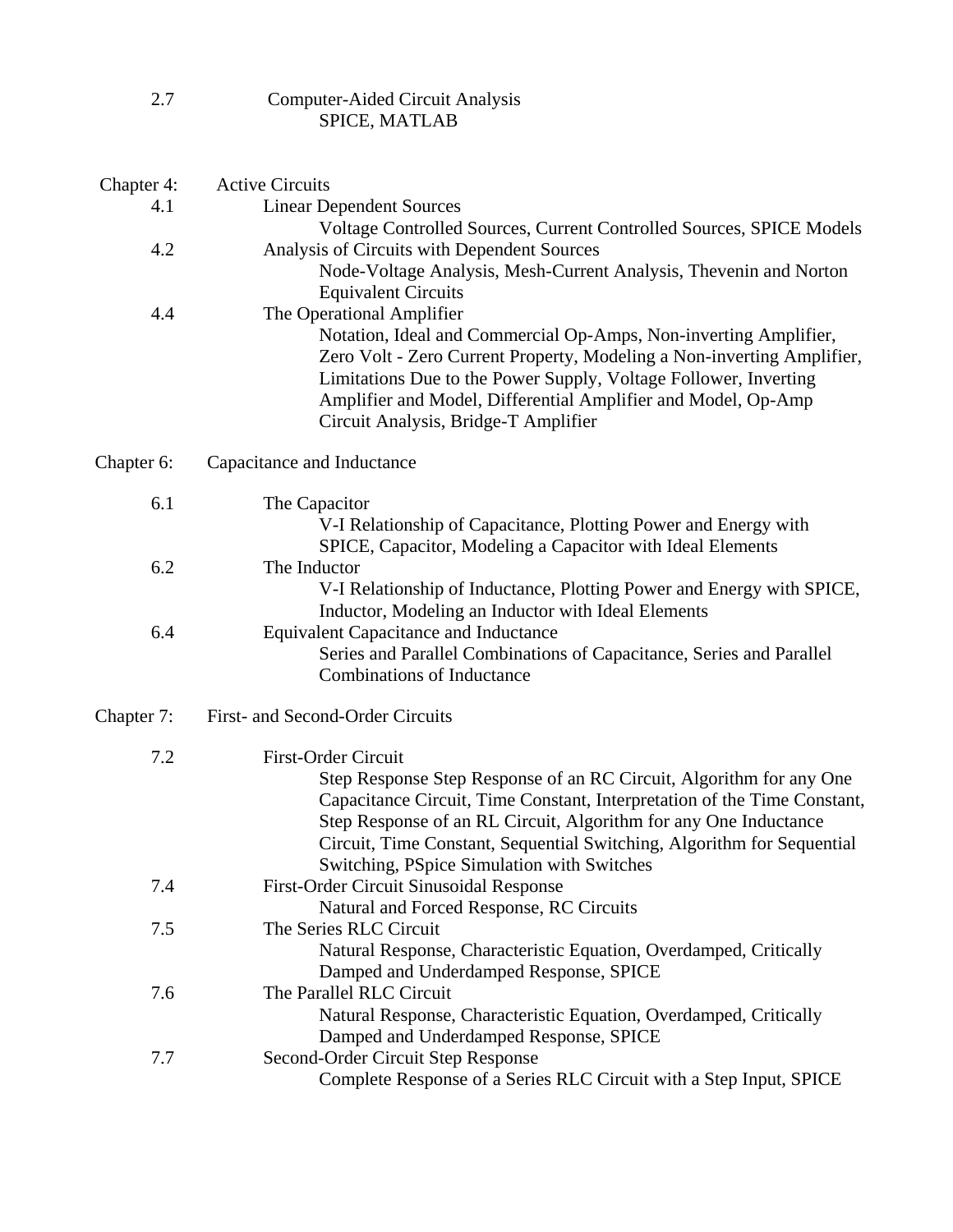# **Schedule for Fall 2019**

| Week           | <b>Date</b> | Day                       | <b>Classes</b>     | <b>Pages Covered</b>            | <b>Videos</b>        | <b>Supplement</b> | <b>Videos</b>   |
|----------------|-------------|---------------------------|--------------------|---------------------------------|----------------------|-------------------|-----------------|
|                |             |                           |                    |                                 |                      | Problems &        |                 |
|                |             |                           |                    |                                 |                      | <b>Solutions</b>  |                 |
| $\mathbf{1}$   | Aug 28      | W                         | Introduction,      | Ch. 1 pp. 1-7                   | Ch01_001             | S1.1              | Sp01_001        |
|                |             |                           |                    |                                 | Ch01_002             | S1.2              | Sp01 002        |
|                | Aug 30      | $\mathbf F$               | $\overline{2}$     | Ch. 1 pp. 7-15                  | Ch01_003             | S1.3              | Sp01_003        |
|                |             |                           |                    |                                 | Ch01_004             | S1.4              | Sp01_004        |
|                |             |                           |                    |                                 | Ch01_005             |                   |                 |
| $\overline{2}$ | Sep 2       | $\mathbf{M}$              | No class           | Labor day                       |                      |                   |                 |
|                | Sep 4       | W                         | 3                  | Ch. 2 pp. 1-8                   | Ch02_001             | S2.1              | Sp02_001        |
|                |             |                           |                    |                                 | Ch02_002             | S2.2              | Sp02_002        |
|                |             |                           |                    |                                 |                      | S2.3              | $Sp02_003$      |
|                |             |                           |                    |                                 |                      | S <sub>2.4</sub>  | $Sp02_004$      |
|                | Sep 6       | $\mathbf F$               | $\overline{4}$     | Ch. 2 pp. 9-17                  | Ch <sub>02_003</sub> | S2.5              | Sp02_005        |
|                |             |                           |                    |                                 | Ch02_004             | S2.6,             | Sp02_006        |
|                |             |                           |                    |                                 | $ChO2$ 005           | S2.7              | Sp02_007        |
|                |             |                           |                    |                                 |                      | S2.8              | $Sp02_008$      |
| 3              | Sep 9       | M                         | 5                  | Ch. 2 pp.18-25                  | Ch02_006             | S2.9              | Sp02_009        |
|                |             |                           |                    |                                 | Ch02_007             | S2.10             | Sp02_010        |
|                |             |                           |                    |                                 |                      | S2.11             | Sp02_011        |
|                |             |                           |                    |                                 |                      | S2.12             | Sp02_012        |
|                |             |                           |                    |                                 |                      | S2.13             | Sp02_013        |
|                | Sep 11      | W                         | 6                  | Ch. 2 pp.25-35                  | Ch02_008             | S2.14             | Sp02_014        |
|                |             |                           |                    |                                 | Ch02_009             | S2.15             | Sp02_015        |
|                |             |                           |                    |                                 | $ChO2_010$           | S2.16             | $Sp02_016$      |
|                |             |                           |                    |                                 |                      | S2.17             | Sp02_017        |
|                | Sep 13      | $\mathbf F$               | 7                  | Ch. 2 pp.36-43                  | Ch02_011             | S <sub>2.18</sub> | $Sp02_018$      |
| $\overline{4}$ | Sep 16      | M                         | 8                  | Ch. 2 pp. 43-50                 | Ch <sub>02_012</sub> | S2.19             | Sp02_019        |
|                |             |                           |                    |                                 | $ChO2_013$           | S2.20             | Sp02_020        |
|                |             |                           |                    |                                 |                      | S2.21             | $Sp02_021$      |
|                | Sep 18      | W                         | 9                  | Ch. 2 pp. 51-58                 | Ch02_014             | S2.22             | Sp02_022        |
|                |             |                           |                    |                                 | Ch02_015             | S2.23             | $Sp02_023$      |
|                |             |                           |                    |                                 | Ch02_016             | S2.24             | Sp02_024        |
|                | Sep 20      | $\boldsymbol{\mathrm{F}}$ | <b>Self Review</b> | Chapters 1-2                    |                      |                   |                 |
| 5              | Sep 23      | M                         | Review             | Chapters 1-2                    | <b>Sample</b>        |                   | <b>Solution</b> |
|                |             |                           |                    |                                 | Exam 1               |                   | of Sample       |
|                |             |                           |                    |                                 |                      |                   | Exam 1          |
|                | Sep 25      | W                         | Exam 1             | <b>Covers Chapters</b><br>$1-2$ |                      |                   |                 |
|                | Sep 27      | $\mathbf F$               | 10                 | Ch. 3 pp. 1-18                  | Ch03_001             | S3.1              | Sp03_001        |
|                |             |                           |                    |                                 | Ch03_002             |                   |                 |
|                |             |                           |                    |                                 | Ch03_003             |                   |                 |
| 6              | Sep 30      | M                         | 11                 | Ch. 3 pp.19-26                  | Ch03_004             | S3.2              | Sp03_002        |
|                |             |                           |                    |                                 | Ch03_005             |                   |                 |
|                | Oct 2       | W                         | 12                 | Ch. 3 pp.27-37                  | Ch03_006             | S3.3              | Sp03_003        |
|                |             |                           |                    |                                 | Ch03_007             |                   |                 |
|                | Oct 4       | ${\bf F}$                 | 13                 | Ch. 3 pp.38-47                  | Ch03_008             | S3.4              | Sp03_004        |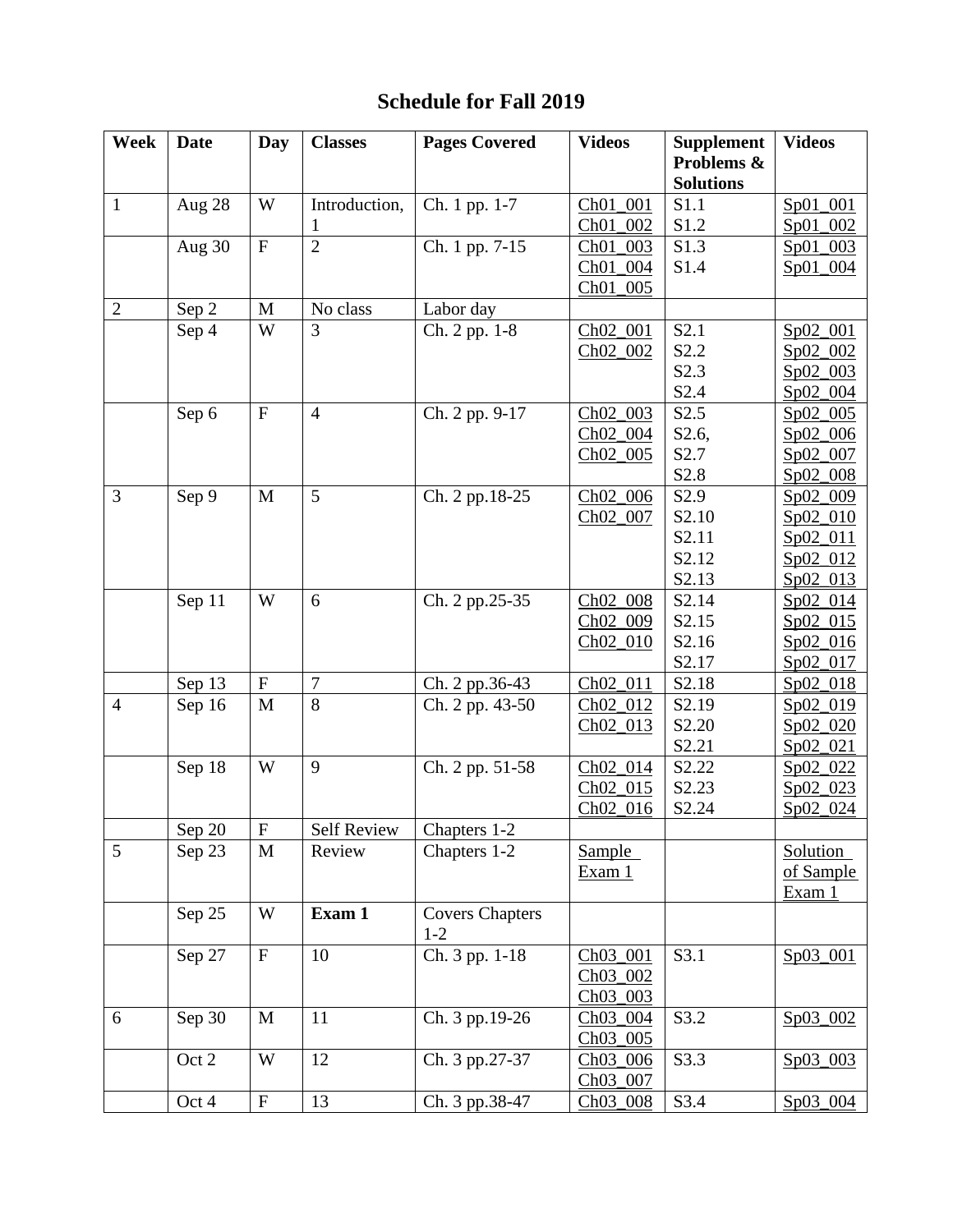|                |        |                           |                    |                  | Ch03_009        |       |                 |
|----------------|--------|---------------------------|--------------------|------------------|-----------------|-------|-----------------|
| $\overline{7}$ | Oct 7  | M                         | 14                 | Ch. 3 pp.48-58   | Ch03_010        | S3.5  | Sp03_005        |
|                |        |                           |                    |                  | Ch03_011        | S3.6  | Sp03_006        |
|                |        |                           |                    |                  | Ch03_012        | S3.7  | Sp03_007        |
|                | Oct 9  | W                         | 15                 | Ch. 3 pp.59-66   | Ch03_013        | S3.8  | Sp03_008        |
|                |        |                           |                    |                  | Ch03_014        | S3.9  | Sp03_009        |
|                |        |                           |                    |                  |                 | S3.10 | Sp03_010        |
|                | Oct 11 | $\boldsymbol{\mathrm{F}}$ | 16                 | Ch. 3 pp.67-77   | Ch03_015        | S3.11 | Sp03_011        |
|                |        |                           |                    |                  | Ch03_016        | S3.12 | Sp03_012        |
|                |        |                           |                    |                  |                 | S3.13 | Sp03_013        |
|                |        |                           |                    |                  |                 | S3.14 | Sp03_014        |
| 8              | Oct 14 | M                         | 17                 | Chapter 3        | Matlab,         |       |                 |
|                |        |                           |                    |                  | PSpice          |       |                 |
|                | Oct 16 | W                         | <b>Self Review</b> | Chapter 3        |                 |       |                 |
|                | Oct 18 | $\mathbf F$               | Review             | Chapter 3        | Sample          |       | Solution        |
|                |        |                           |                    |                  | Exam 2          |       | of Sample       |
|                |        |                           |                    |                  |                 |       | Exam 2          |
| 9              | Oct 21 | M                         | Exam 2             | Covers Chapter 3 |                 |       |                 |
|                | Oct 23 | W                         | 18                 | Ch. 4 pp.1-6     | Ch04_001        | S4.1  | Sp04_001        |
|                |        |                           |                    |                  | Ch04_002        | S4.2  | Sp04_002        |
|                |        |                           |                    |                  |                 | S4.3  | Sp04_003        |
|                | Oct 25 | $\boldsymbol{\mathrm{F}}$ | 19                 | Ch. 4 pp.7-14    | Ch04_003        | S4.4  | Sp04_004        |
|                |        |                           |                    |                  | Ch04_004        | S4.5  | Sp04_005        |
| 10             | Oct 28 | M                         | 20                 | Ch. 4 pp.15-22   | Ch04_005        | S4.6  | Sp04_006        |
|                |        |                           |                    |                  | Ch04_006        | S4.7  | Sp04_007        |
|                | Oct 30 | W                         | 21                 | Ch. 4 pp.23-29   | Ch04_007        | S4.8  | Sp04_008        |
|                |        |                           |                    |                  | Ch04_008        | S4.9  | Sp04_009        |
|                |        |                           |                    |                  |                 | S4.10 | Sp04_010        |
|                |        |                           |                    |                  |                 | S4.11 | $Sp04_011$      |
|                |        |                           |                    |                  |                 | S4.12 | $Sp04_012$      |
|                | Nov 1  | ${\bf F}$                 | 22                 | Ch. 4 pp.30-35   | Ch04_009        | S4.13 | Sp04_013        |
|                |        |                           |                    |                  | Ch04_010        | S4.14 | Sp04_014        |
|                |        |                           |                    |                  |                 | S4.15 | Sp04_015        |
| 11             | Nov 4  | M                         | 23                 | $Ch. 6 pp. 1-8$  | <u>Ch06_001</u> | S6.1  | <u>Sp06_001</u> |
|                |        |                           |                    |                  | Ch06_002        | S6.2  | Sp06_002        |
|                |        |                           |                    |                  |                 | S6.3  | $Sp06_003$      |
|                | Nov 6  | W                         | 24                 | Ch. 6 pp. 9-18   | Ch06_003        |       |                 |
|                |        |                           |                    |                  | Ch06_004        |       |                 |
|                |        |                           |                    |                  | Ch06_005        |       |                 |
|                | Nov 8  | $\mathbf F$               | 25                 | Ch. 6 pp. 18-21  | Ch06_006        | S6.4  | Sp06_004        |
|                |        |                           |                    |                  | Ch06_007        | S6.5  | $Sp06_005$      |
|                |        |                           |                    |                  |                 | S6.6  | Sp06_006        |
| 12             | Nov 11 | M                         | 26                 | Ch. 7 pp. 1-11   | Ch07_001        | S7.1  | Sp07_001        |
|                |        |                           |                    |                  | Ch07_002        | S7.2  | Sp07_002        |
|                |        |                           |                    |                  | Ch07_003        | S7.3  | $Sp07_003$      |
|                | Nov 13 | W                         | Review             | Chs. 4 and 6     | <b>Sample</b>   |       | <b>Solution</b> |
|                |        |                           |                    |                  | Exam 3          |       | of Sample       |
|                |        |                           |                    |                  |                 |       | Exam 3          |
|                | Nov 15 | $\mathbf F$               | <b>Self Review</b> | Chs. 4 and 6     |                 |       |                 |
|                |        |                           |                    |                  |                 |       |                 |